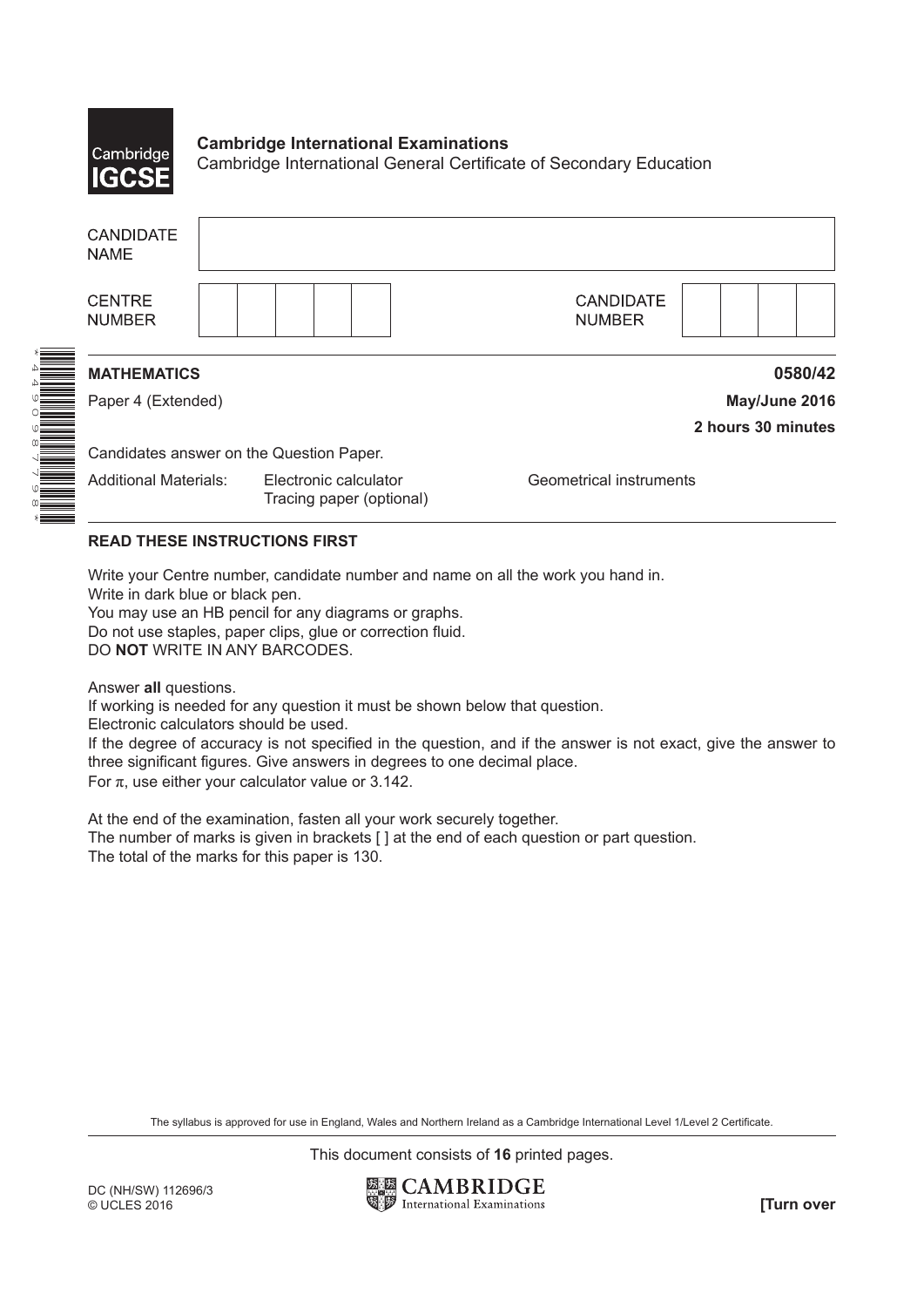**1**  Mr Chan flies from London to Los Angeles, a distance of 8800km. The flight takes 11 hours and 10 minutes. **(a)** (i) His plane leaves London at 0935 local time. The local time in Los Angeles is 8 hours behind the time in London. Calculate the local time when the plane arrives in Los Angeles. .................................................. [2] **(ii)** Work out the average speed of the plane in km/h. ..........................................km/h [2] **(b)** There are three types of tickets, economy, business and first class. The price of these tickets is in the ratio economy : business : first class  $= 2 : 5 : 9$ . **(i)** The price of a business ticket is \$2350. Calculate the price of a first class ticket. \$.................................................. [2] **(ii)** Work out the price of an economy ticket as a percentage of the price of a first class ticket. ...............................................% [1] **(c)** The price of a business ticket for the same journey with another airline is \$2240. **(i)** The price of a first class ticket is 70% more than a business ticket. Calculate the price of this first class ticket.

**2**

\$.................................................. [2]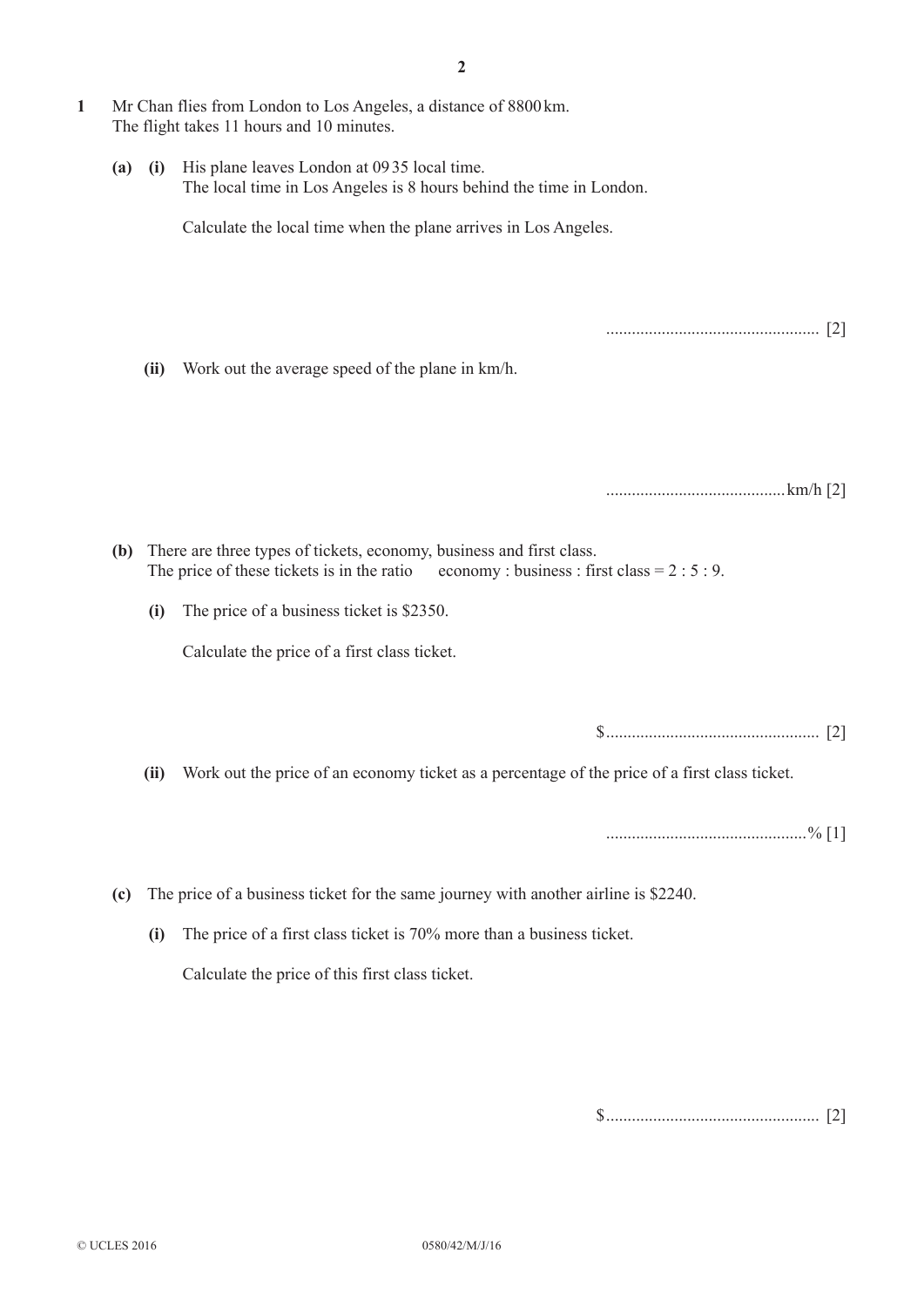**(ii)** The price of a business ticket is 180% **more** than an economy ticket.

Calculate the price of this economy ticket.

\$.................................................. [3]

 **(d)**  Mr Chan hires a car in Los Angeles. The charges are shown below.

## **Car Hire**

\$28.00 per day plus \$6.50 per day insurance.

\$1.25 for every kilometre travelled after the first 800km. The first 800km are included in the price.

Mr Chan hired the car for 12 days and paid \$826.50.

**(i)** Find the number of kilometres Mr Chan travelled in this car.

............................................. km [4]

**(ii)** The car used fuel at an average rate of 1 litre for every 10 km travelled. Fuel costs \$1.30 per litre.

Calculate the cost of the fuel used by the car during the 12 days.

\$.................................................. [2]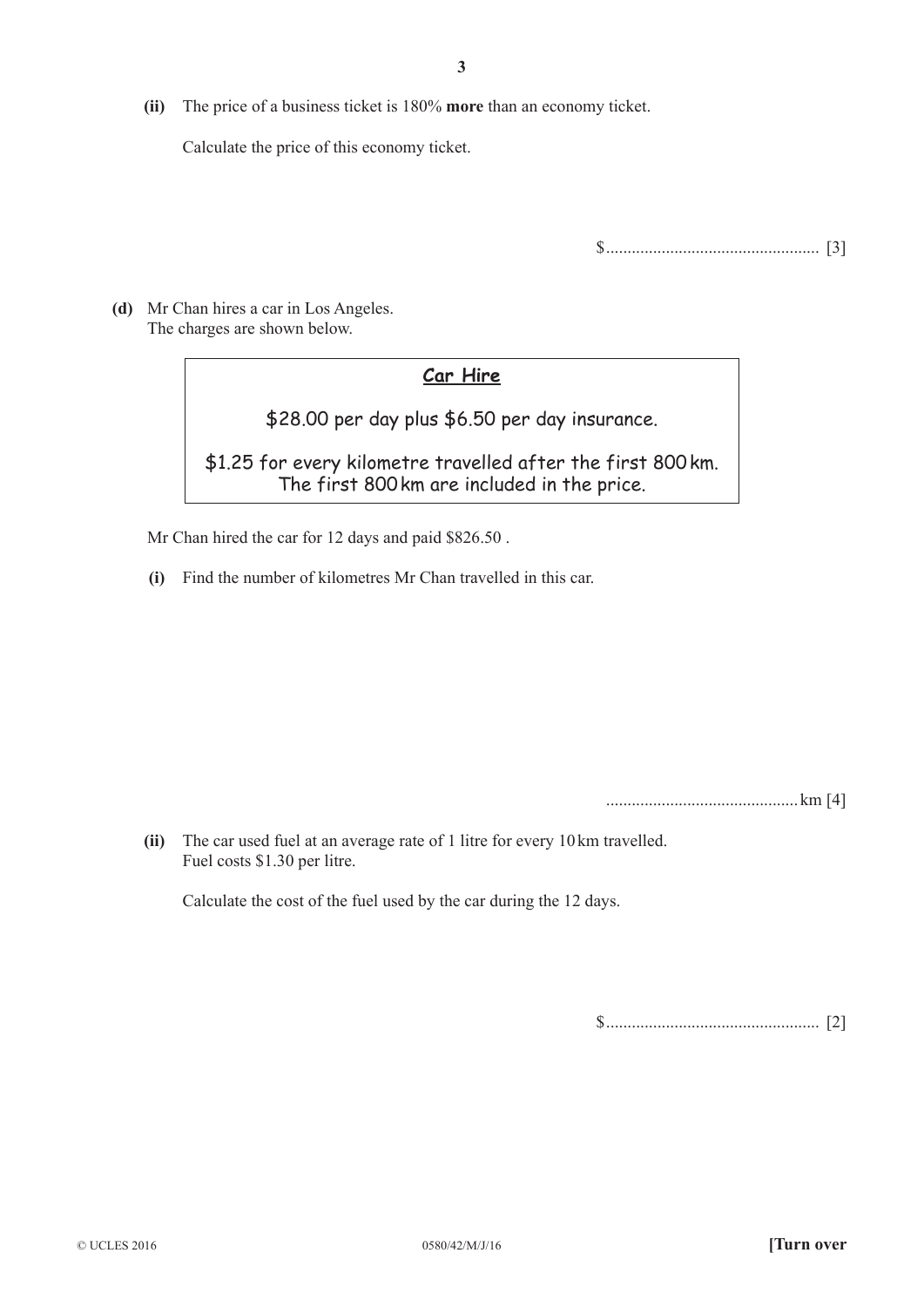- **2** (a) Work out the value of *x* in each of the following.
- $(i)$   $3^x = 243$ *x* = ................................................. [1]  $(iii)$  16<sup>*x*</sup> = 4 *x* = ................................................. [1]  $(iii)$  8<sup>*x*</sup> = 32 *x* = ................................................. [2] **(iv)**  $27^x = \frac{1}{9}$

*x* = ................................................. [2]

**(b)** Solve by factorisation.  $y^2 - 7y - 30 = 0$ 

Show your working.

*y* = ................... or *y* = ................... [3]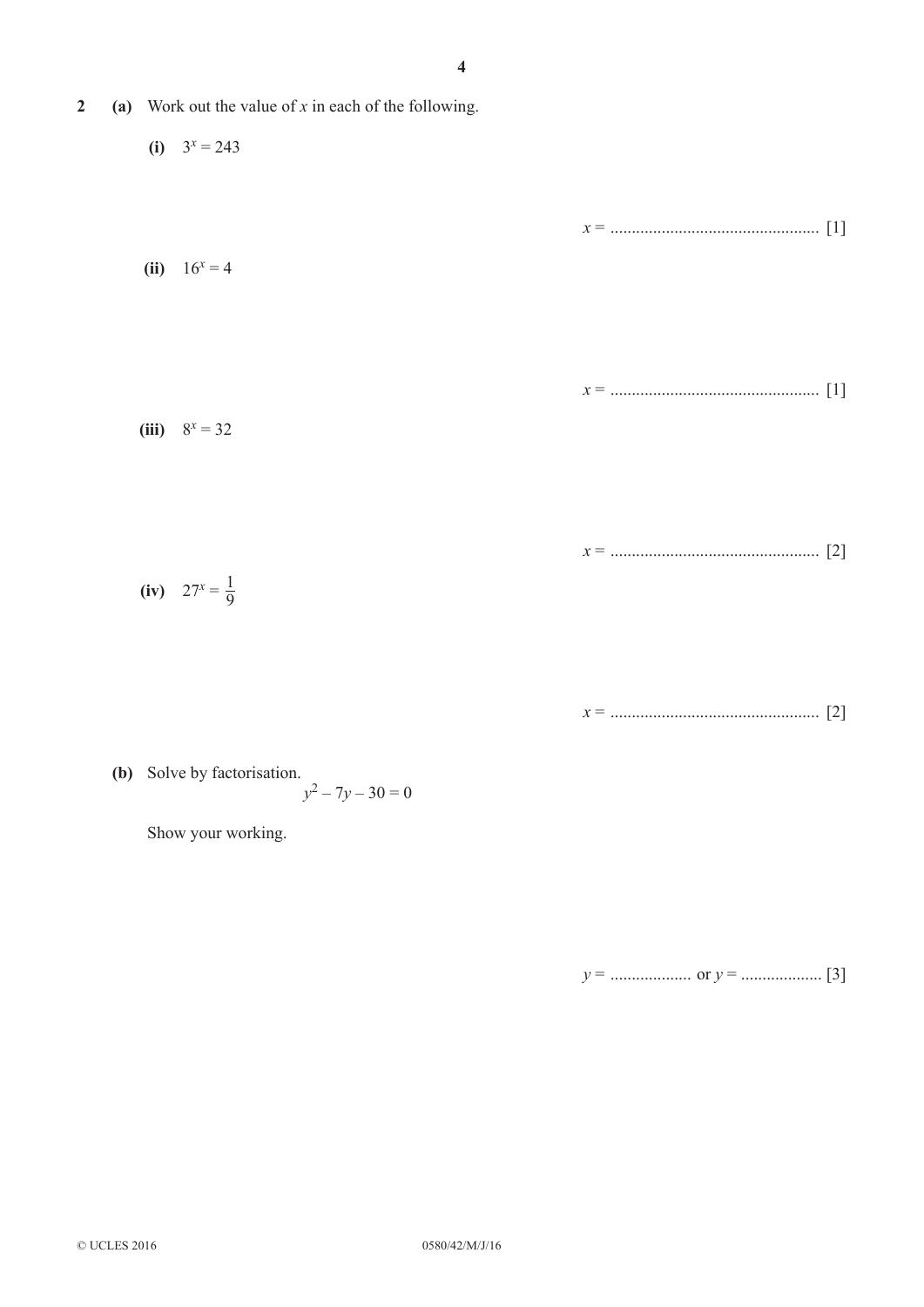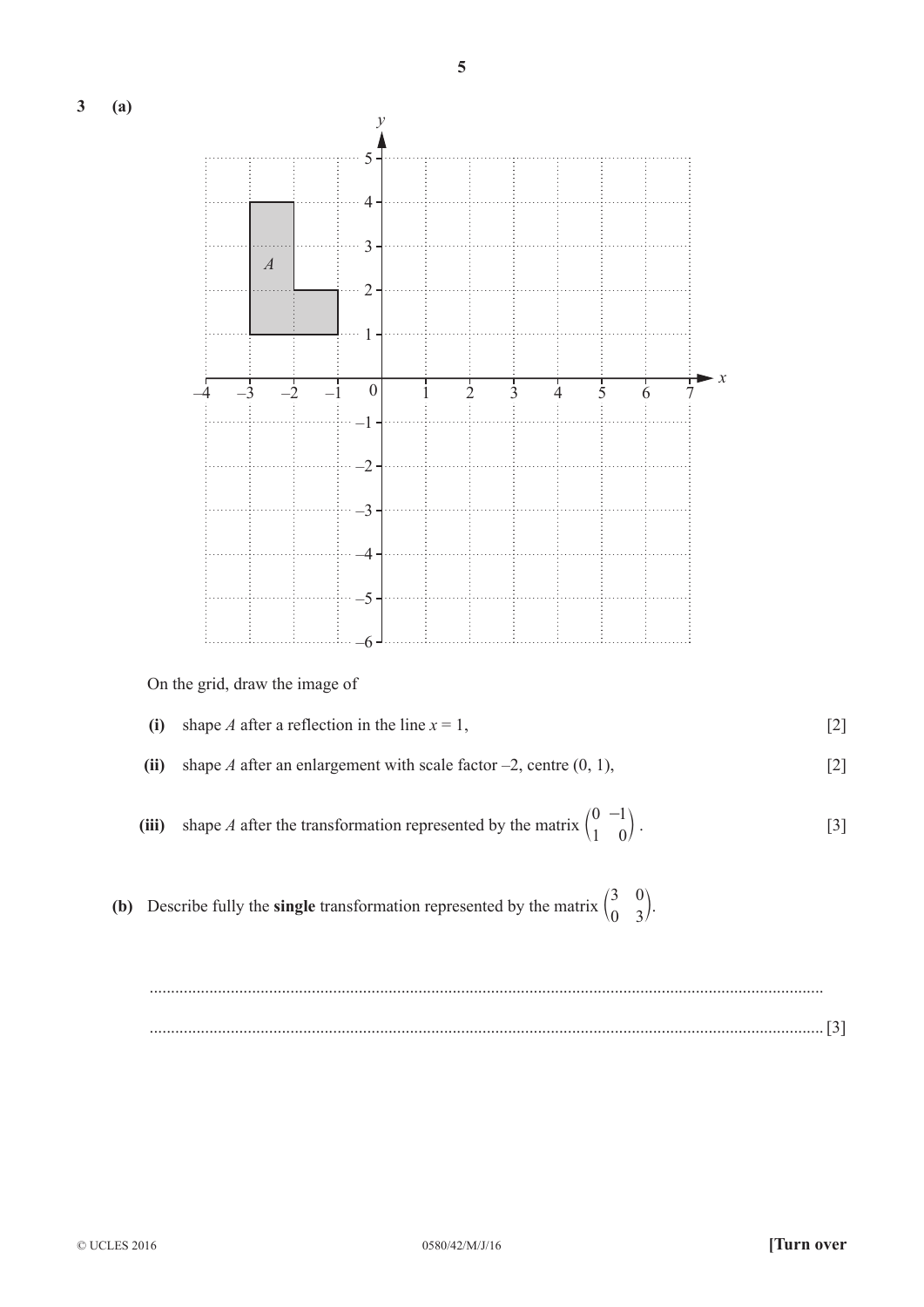4 
$$
f(x) = x^2 - \frac{1}{x} - 4
$$
,  $x \neq 0$ 

 **(a) (i)**  Complete the table.

| $x_{h}$ |                    |  | $-3$ $-2$ $-1$ $-0.5$ $-0.1$ 0.2 0.5 1 2 3                  |  |  |  |
|---------|--------------------|--|-------------------------------------------------------------|--|--|--|
|         | $f(x)$   5.3   0.5 |  | $-1.8$ 6.0 $\begin{vmatrix} -9.0 & -5.8 & -4 \end{vmatrix}$ |  |  |  |

**6**

**(ii)** On the grid, draw the graph of  $y = f(x)$  for  $-3 \le x \le -0.1$  and  $0.2 \le x \le 3$ .



[2]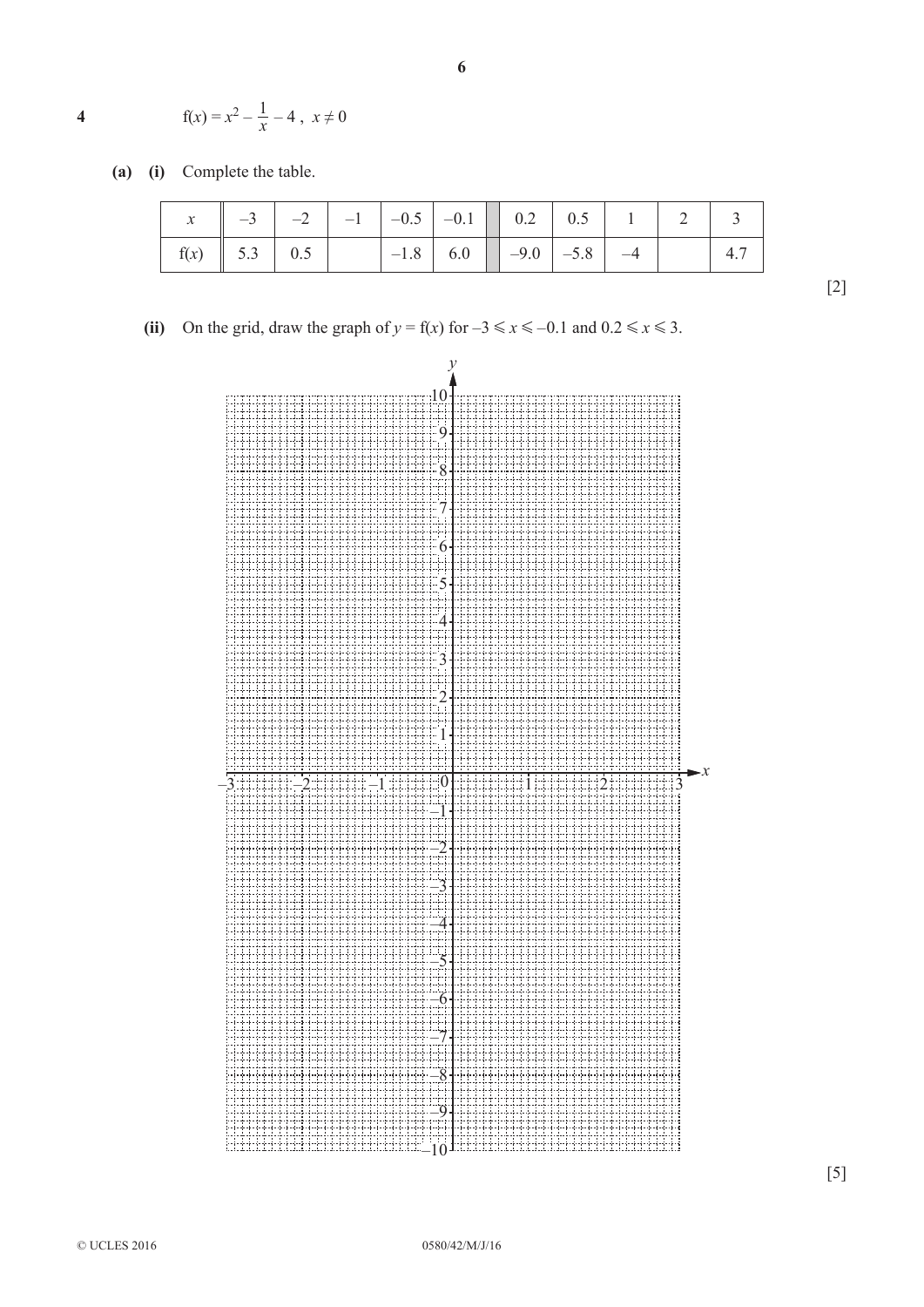**(b)** Use your graph to solve the equation  $f(x) = 0$ .

*x* = ................. or *x* = ................. or *x* = ................... [3]

**(c)** Find an integer *k*, for which  $f(x) = k$  has one solution.

*k* = ................................................. [1]

**(d)** (i) By drawing a suitable straight line, solve the equation  $f(x) + 2 = -5x$ .

*x* = ................... or *x* = ................... [4]

**(ii)**  $f(x) + 2 = -5x$  can be written as  $x^3 + ax^2 + bx - 1 = 0$ .

Find the value of *a* and the value of *b*.

*a* = ................................................. *b* = ................................................. [2]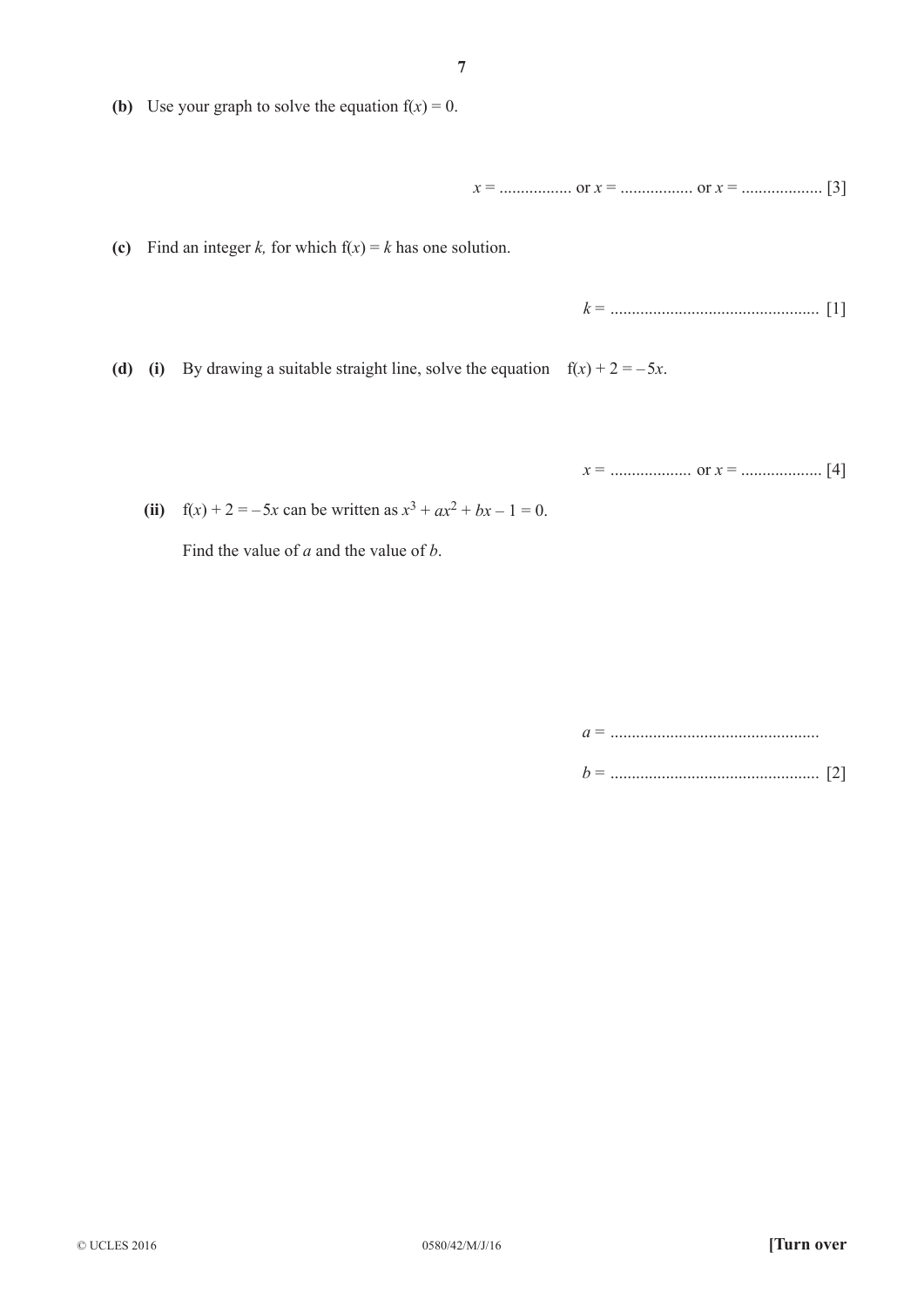**5**  Kiah plays a game.

The game involves throwing a coin onto a circular board. Points are scored for where the coin lands on the board.



If the coin lands on part of a line or misses the board then 0 points are scored. The table shows the probabilities of Kiah scoring points on the board with one throw.

| Points scored |  |      |
|---------------|--|------|
| Probability   |  | 9.45 |

 **(a)**  Find the value of *x*.

*x =* ................................................. [2]

**(b)** Kiah throws a coin fifty times.

Work out the expected number of times she scores 5 points.

.................................................. [1]

 **(c)**  Kiah throws a coin two times.

Calculate the probability that

**(i)** she scores either 5 or 0 with her first throw,

.................................................. [2]

**(ii)** she scores 0 with her first throw and 5 with her second throw,

.................................................. [2]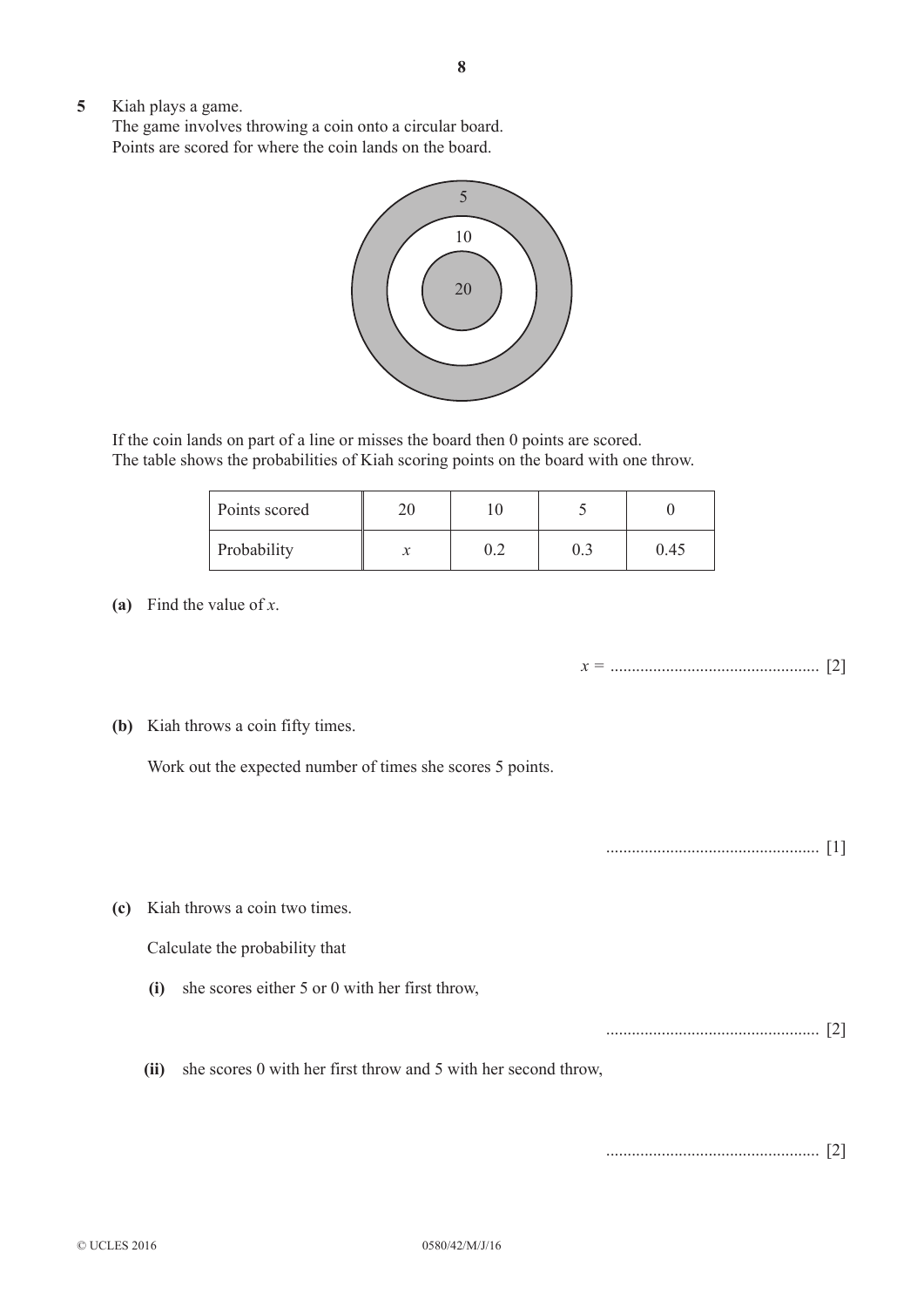**(iii)** she scores a total of 15 points with her two throws.

.................................................. [3]

**(d)** Kiah throws a coin three times.

Calculate the probability that she scores a total of 10 points with her three throws.

.................................................. [5]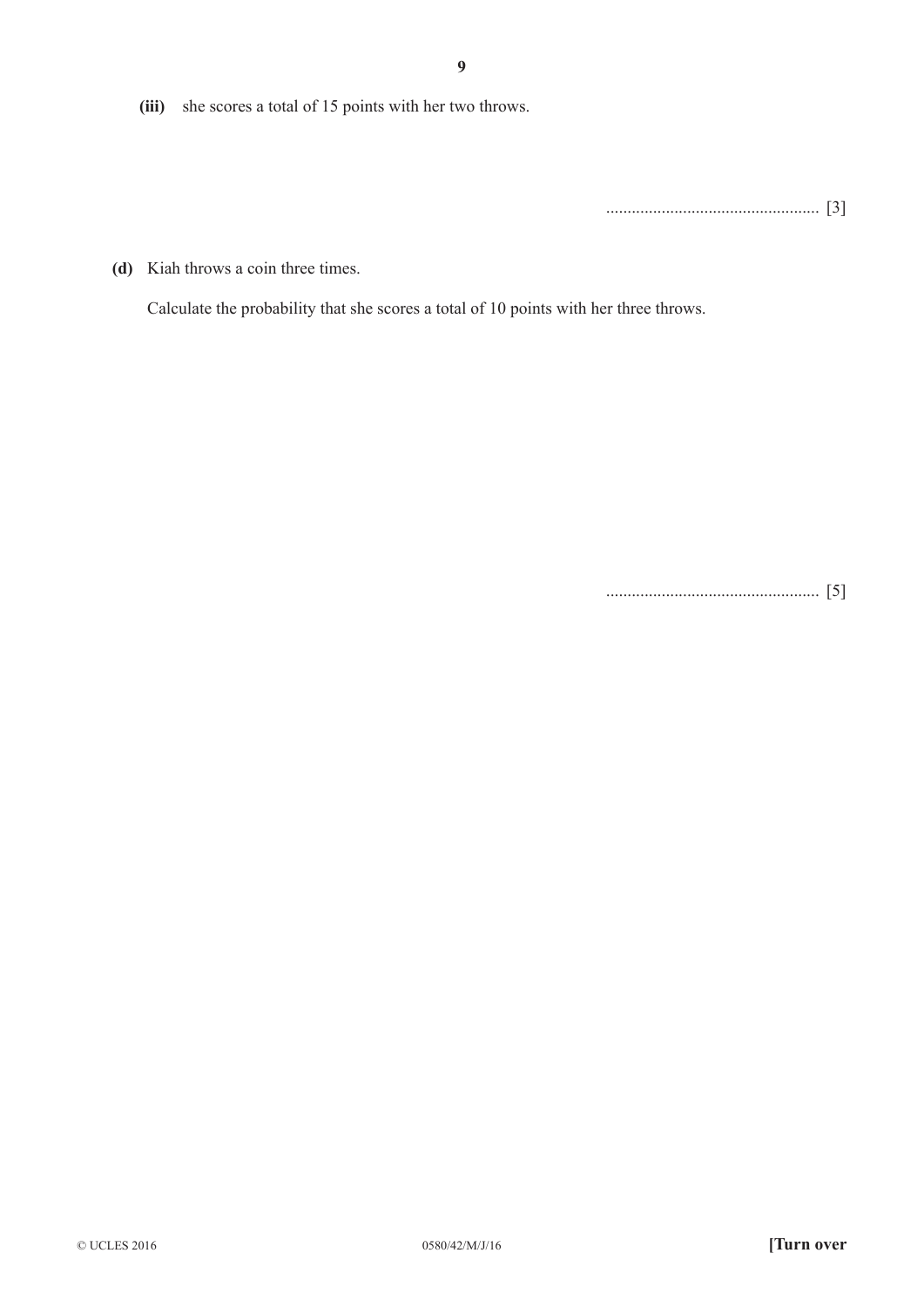**6**  The diagram shows a cuboid.



- *AD* = 60cm, *CD* = 35cm and *CG* = 30cm.
- **(a)** Write down the number of planes of symmetry of this cuboid.

.................................................. [1]

**(b)** (i) Work out the surface area of the cuboid.

........................................... cm2 [3]

**(ii)** Write your answer to **part (b)(i)** in square metres.

............................................. m2 [1]

- **(c)**  Calculate
	- $(i)$  the length *AG*,

*AG* = ............................................ cm [4]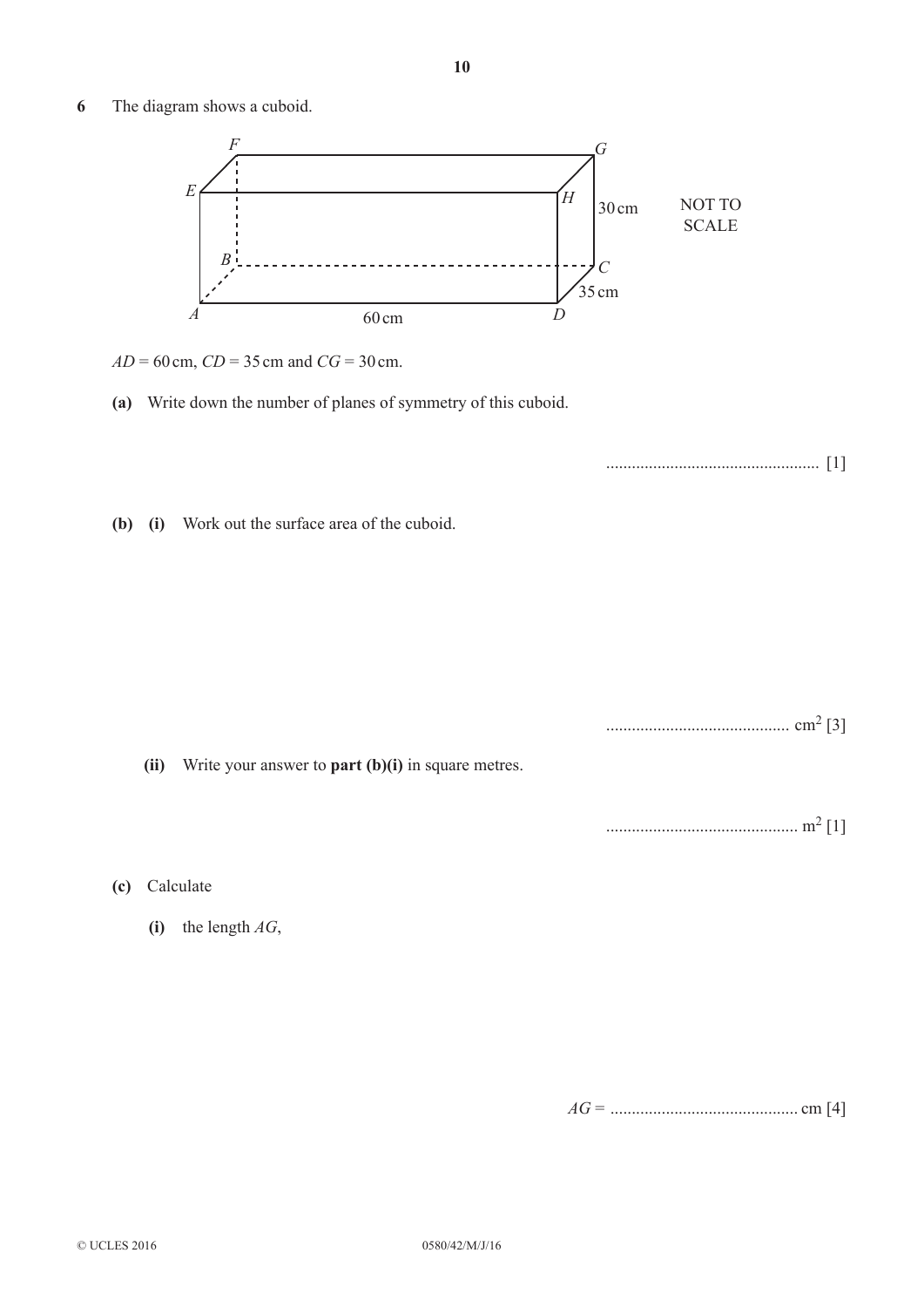**(ii)** the angle between *AG* and the base *ABCD*.

.................................................. [3]

**(d)** (i) Show that the volume of the cuboid is 63000 cm<sup>3</sup>.

[1]

**(ii)** A cylinder of height 40 cm has the same volume as the cuboid.

 Calculate the radius of the cylinder.

............................................. cm [3]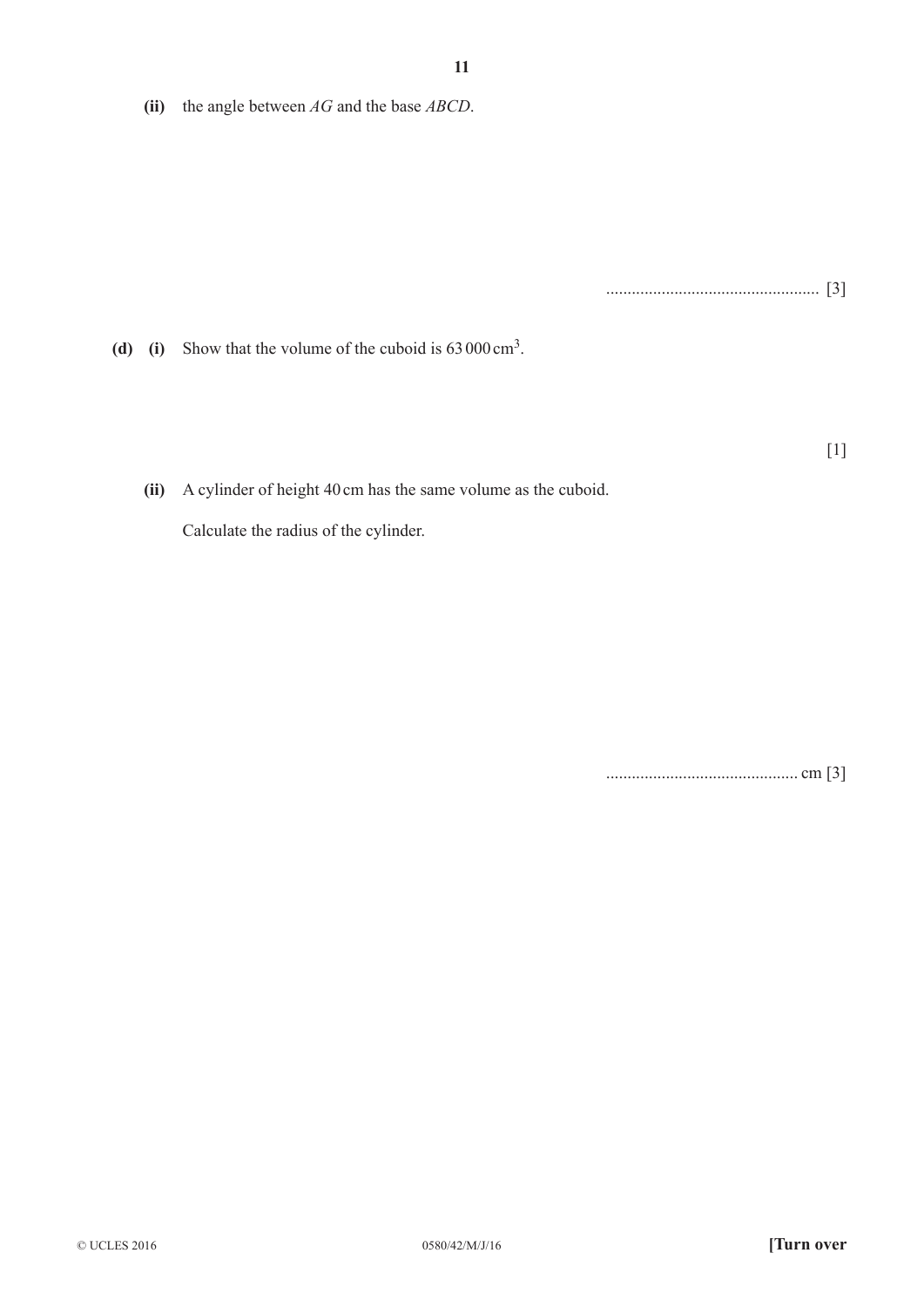

**12**

The diagram shows a design for a logo made from a sector and two triangles. The sector, centre *O*, has radius 8 cm and sector angle 210°.  $AC = 8$  cm and angle  $ACB = 72^{\circ}$ .

(a) Show that angle  $OAB = 15^\circ$ .

[2]

 **(b)**  Calculate the length of the straight line *AB*.

*AB* = ............................................ cm [4]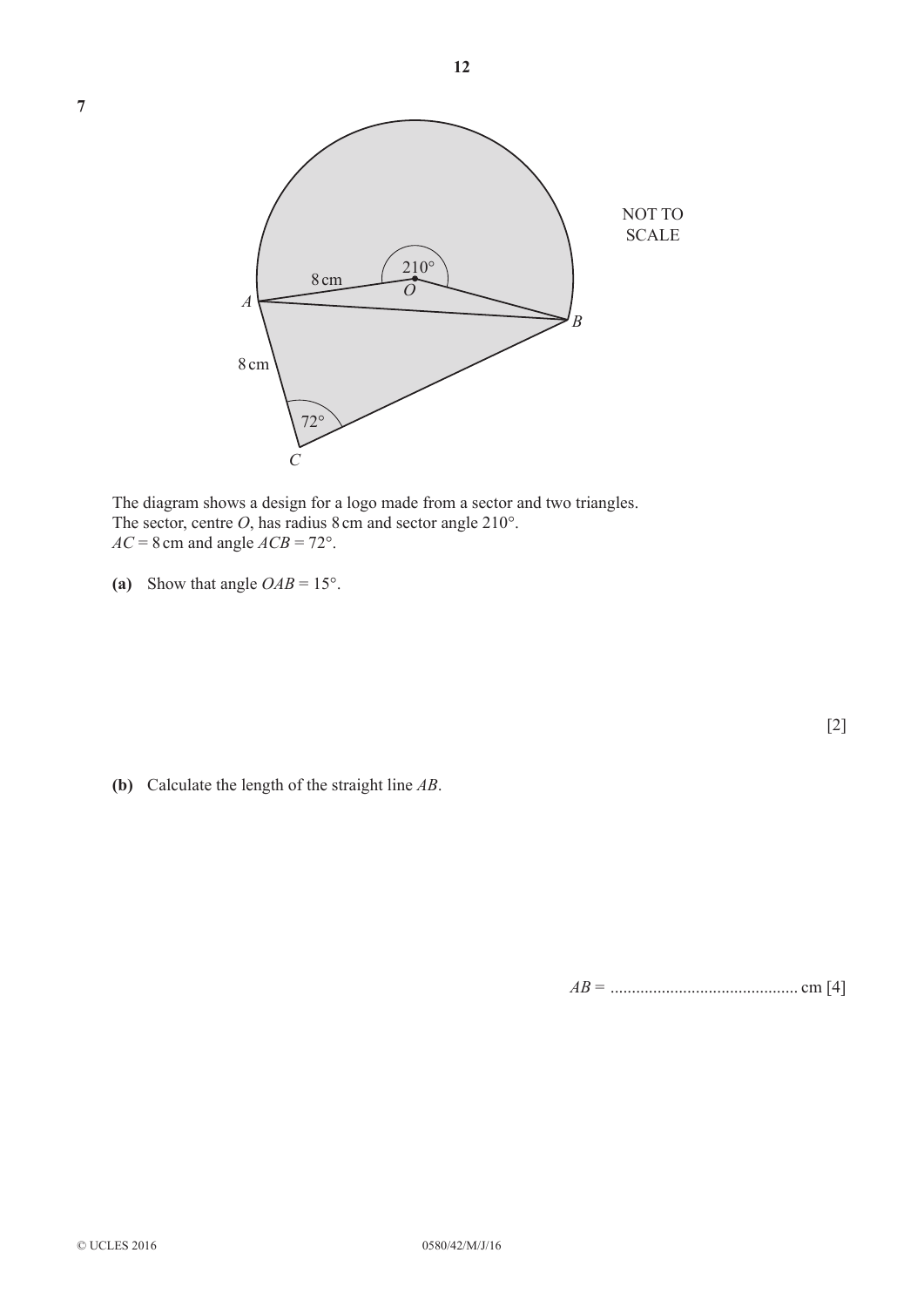**(c)**  Calculate angle *ABC*.

Angle *ABC* = ................................................. [3]

**(d)** Calculate the total area of the logo design.

............................................cm2 [6]

 **(e)**  The logo design is an enlargement with scale factor 4 of the actual logo. Calculate the area of the actual logo.

............................................cm2 [2]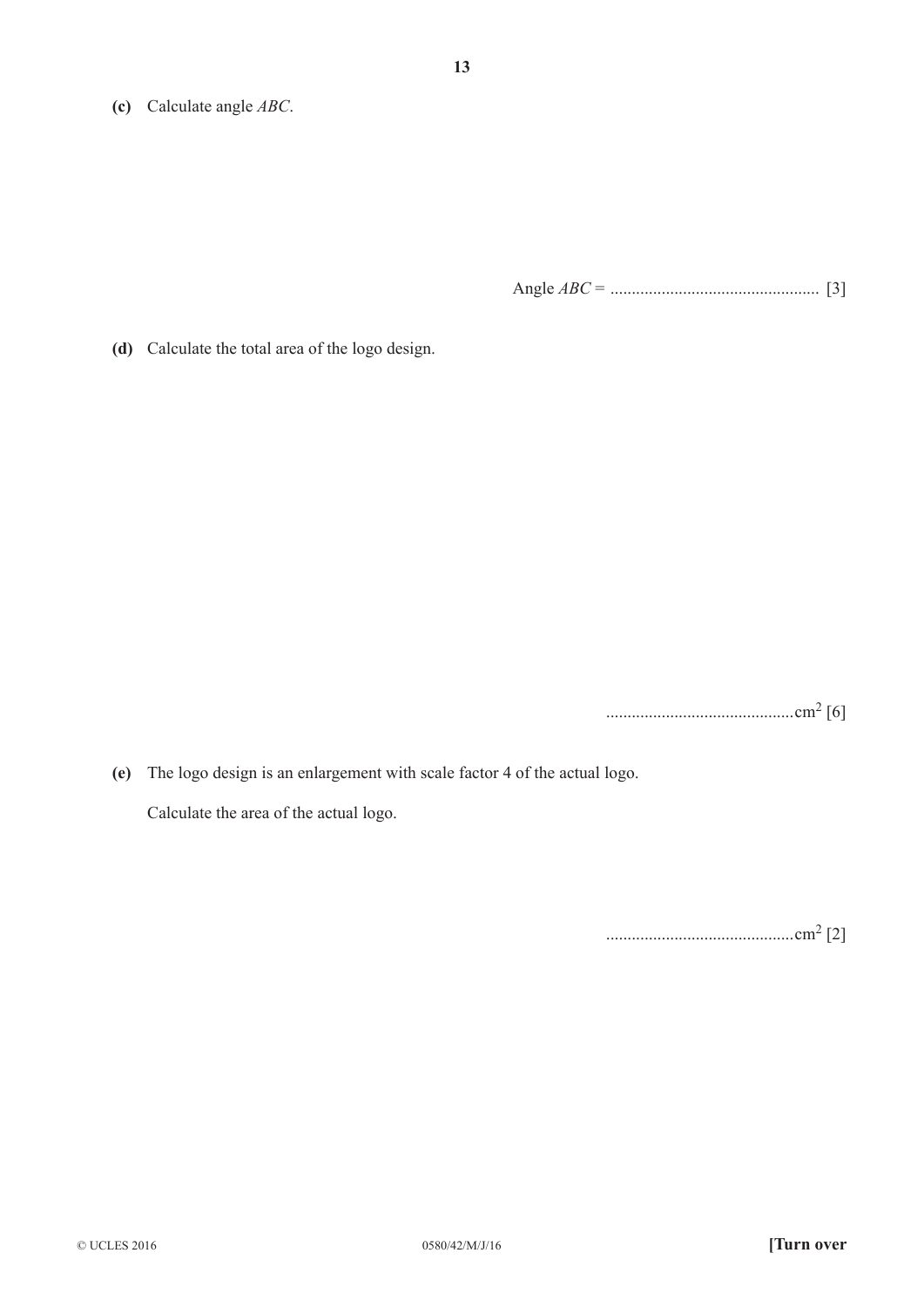| $\boldsymbol{8}$ | $f(x) = 5x + 7$ $g(x) = \frac{4}{x-3}$ , $x \neq 3$ |  |
|------------------|-----------------------------------------------------|--|
| $(a)$ Find       |                                                     |  |
|                  | (i) $fg(1)$ ,                                       |  |
|                  | $(ii)$ gf $(x)$ ,                                   |  |
|                  | (iii) $g^{-1}(x)$ ,                                 |  |
|                  | (iv) $f^{-1}f(2)$ .                                 |  |

14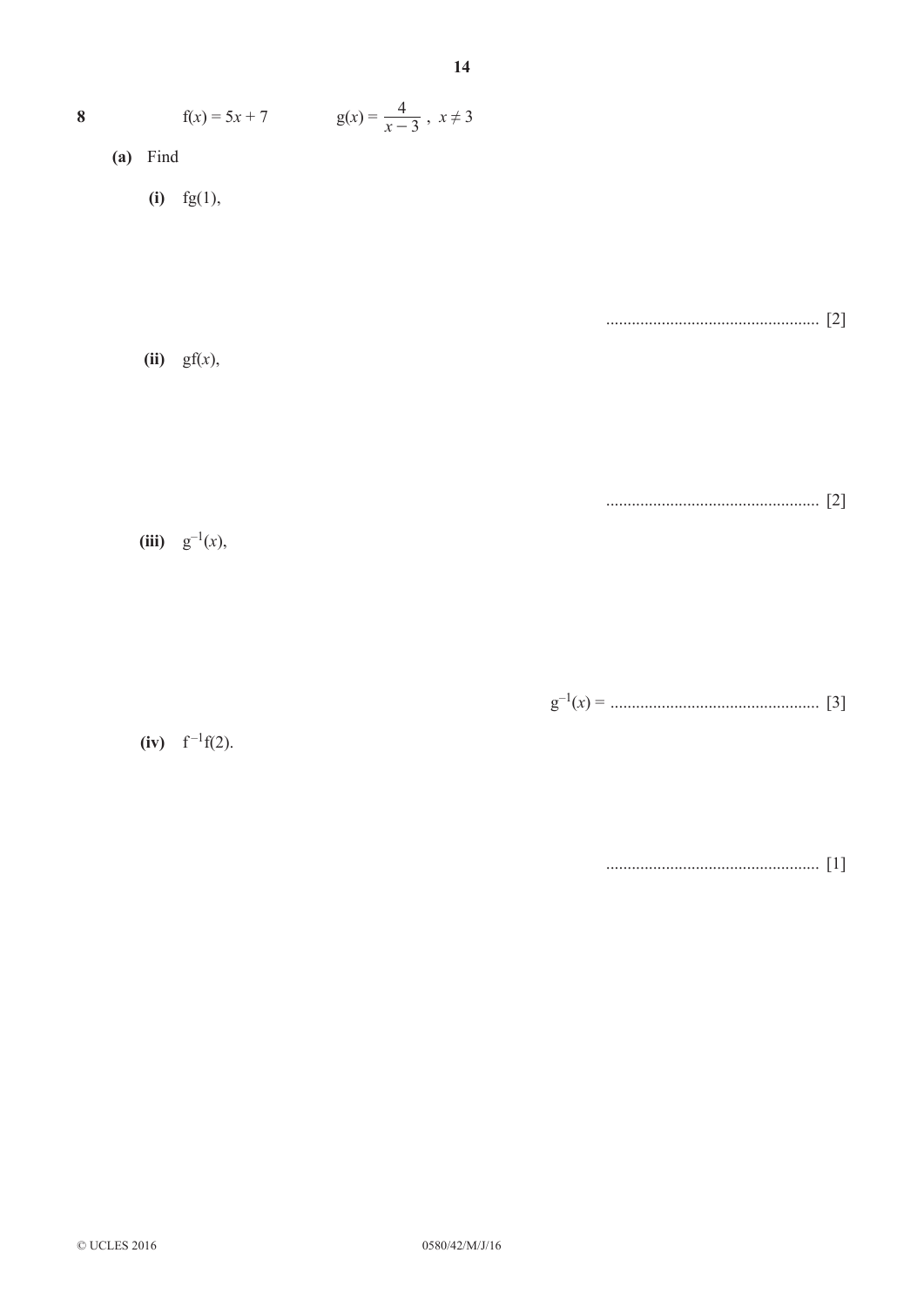- **(b)**  $f(x) = g(x)$ 
	- **(i)** Show that  $5x^2 8x 25 = 0$ .

[3]

**(ii)** Solve  $5x^2 - 8x - 25 = 0$ . Show all your working and give your answers correct to 2 decimal places.

**15**

*x* = ................... or *x* = ................... [4]

**Question 9 is printed on the next page.**